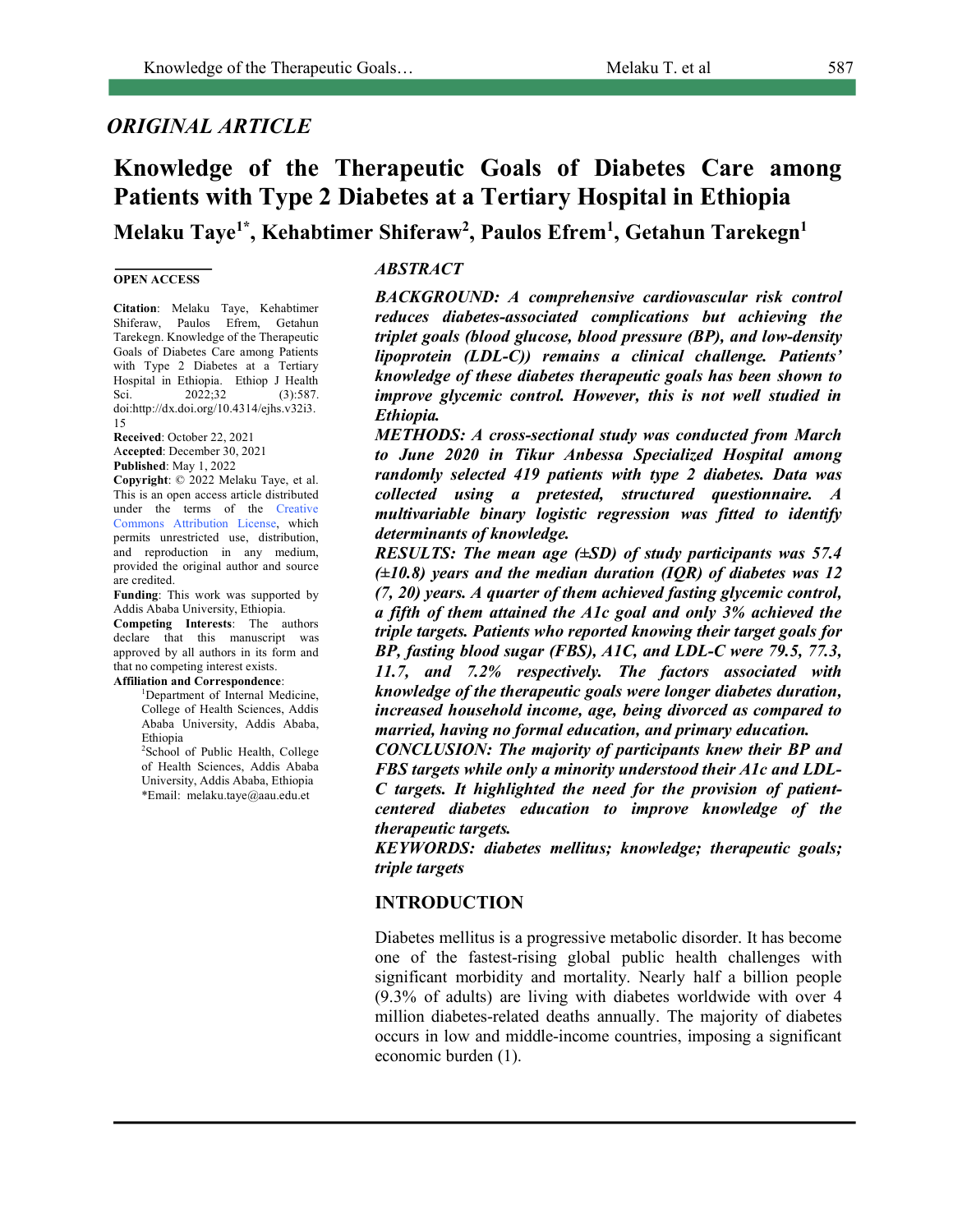Ethiopia is among the highest hit African countries. The estimated national prevalence of diabetes is 3.2% in adults of age 20-79 years (2). The pooled prevalence of diabetes in Addis Ababa is about 5% (3).

Despite the established benefits of integrated multiple risk factor reduction (including glycemic control, blood pressure optimization, and lipid-lowering therapy) (4,5), achieving these triplet goals remained a global clinical challenge. Achievement of these triple goals of diabetes care concurrently was successful in less than 10% of patients with type 2 diabetes (6–8).

Effective diabetes self-management and support are foundational for achieving the treatment goals of diabetes care. Patientcentered diabetes education to improve knowledge and self-care improves clinical outcomes and well-being cost-effectively (9).

It has been studied that patients' knowledge of the therapeutic goals of diabetes management improves self-care, medication adherence, and glycemic control. Lack of patients' knowledge of the therapeutic goals has been a strong predictor of poor compliance, suboptimal glycemic level, and inadequate control of other cardiovascular risk factors (10,11). Yet, there is a dearth of information on this topic in Ethiopia. Therefore, this study assessed patients' knowledge of the therapeutic goals of diabetes care that can be used as baseline information for further studies to implement appropriate interventions.

### **MATERIALS AND METHODS**

An institution-based cross-sectional study was conducted at the endocrine clinic in Tikur Anbessa Specialized Hospital (TASH), Addis Ababa, Ethiopia. This clinic provides outpatient services to about 1000 patients with diabetes in a month. It was conducted from March to June 2020.

The study population was patients with type 2 diabetes attending the endocrine clinic in TASH for regular follow-up during the study period. All adult patients with type 2 diabetes with at least one prior visit to the clinic, and diabetes duration of 1 or more years since diagnosis were included.

Epi info version 7 was used to calculate sample size and determined as 422 using the formula to estimate a single population proportion. A simple random sampling technique was used to select the study participants. ODK version 1.25.2 software was used to collect the data along with the KoboToolbox server to store the collected data. Four BSc nurses who were trained on how to use this software collected the data.

Data on socio-demographic and behavioral factors were collected by interview using "WHO STEPS Instrument for Chronic Disease Risk Factor Surveillance" (12). To assess the study participants' knowledge of the therapeutic goals of diabetes, a 21-item knowledge questionnaire was administered. These items were adapted from prior studies in this area (10). Data on clinical and laboratory profiles of the participants were obtained through a review of digital medical records.

The therapeutic goals were measured as A1c  $\leq$ 7%, FBS 80-130 mg/dl and BP  $\leq$ 140/90 mmHg  $(5,13)$ . The LDL-C goal was  $\leq 100$  mg/dl. Good knowledge was defined as knowing at least 5 out of 10 therapeutic target knowledge questions summed up.

The ODK collected data were validated and exported to SPSS 25 for analysis. Descriptive statistics included mean with SD and median with IQR for continuous variables, while frequency and percentage tables were used for categorical data.

Simple cross-tabulation and binary logistic regression analysis were used to study the association of independent variables with the knowledge of the therapeutic goals of diabetes management. Model fitness was checked using the Hosmer-Lemeshow goodness-of-fit test and was found to be fit. First, a bivariable analysis was done to identify the variables associated with the knowledge of the therapeutic goals of diabetes management. Then variables with Pvalue <0.25 in the bivariable analysis were selected as candidate variables and entered together into multivariable analysis to control for confounders. Lastly, variables with a p-value <0.05 in multivariable analysis were considered statistically significant and AOR with 95% CI was estimated to measure the strength of the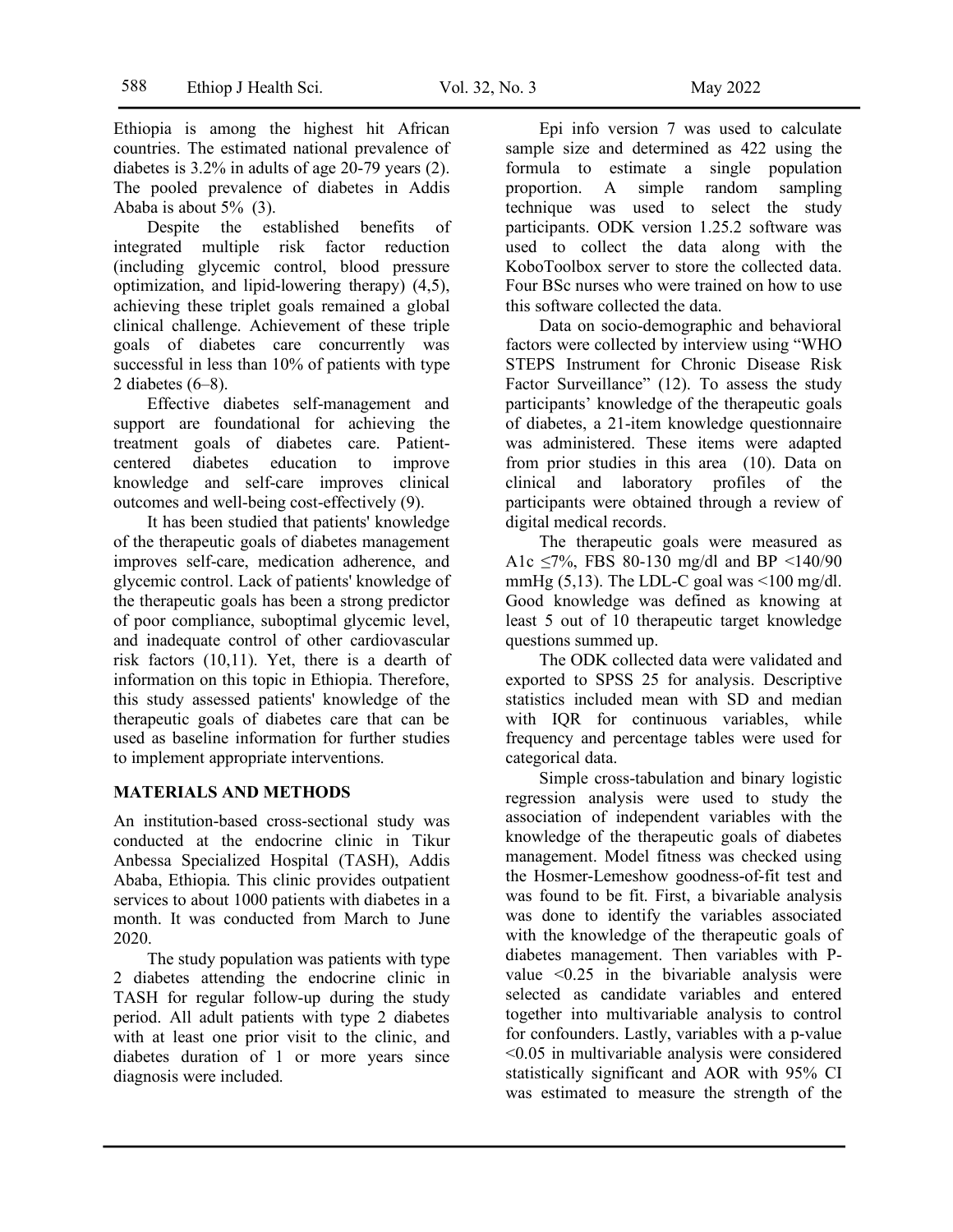associations. The result was presented by using text and tables.

**Ethical considerations**: Ethical approval was obtained from the departmental review board of Internal Medicine, College of Health Sciences, Addis Ababa University. Informed consent was obtained from each study participant. Data were analyzed anonymously.

## **RESULTS**

**Demographic characteristics of the respondents**: A total of 419 patients participated in this study yielding a response rate of 99%. Two hundred sixteen participants (51.6%) were females. The mean age  $(\pm SD)$  was 57.4  $(\pm 10.8)$ years. The vast majority of the respondents (96.4%) were urban residents. About a third of the patients reported positive family history of diabetes (Table 1).

Table 1: Socio-demographic profile of patients with T2DM on follow-up at TASH, Addis Ababa, Ethiopia, 2020.

| Variable ( $n = 419$ ) | <b>Number (percent)</b> |
|------------------------|-------------------------|
| Sex                    |                         |
| Male                   | 203 (48.4)              |
| Female                 | 216 (52.6)              |
| Age category           |                         |
| $<$ 35 years           | 2(0.5)                  |
| 35-44 years            | 55 (13.1)               |
| 45-54 years            | 109 (26.0)              |
| 55-64 years            | 137 (32.7)              |
| $\geq 65$ years        | 116 (27.7)              |
| Residence              |                         |
| Urban                  | 404 (96.4)              |
| Rural                  | 15(3.6)                 |
| Current marital status |                         |
| Single                 | 16(3.8)                 |
| Married                | 298 (71.1)              |
| Divorced               | 44 (10.5)               |
| Widowed                | 61(14.6)                |
| Education              |                         |
| No education           | 28(6.7)                 |
| Primary education      | 100 (23.9)              |
| Secondary education    | 128 (30.5)              |
| Higher education       | 163 (38.9)              |
| Occupation             |                         |
| Private worker         | 85 (20)                 |
| Government employee    | 79 (19)                 |
| Housewife              | 139 (33)                |
| Retired                | 97(23)                  |

**Clinical characteristics of the respondents**: The median duration of diabetes was 12 years, IQR (7, 20). Two hundred thirty-four (55.5%) of the participants had diabetes longer than 10 years duration. The median body mass index (BMI) was 25.6 with IQR  $(23.4, 28.6)$  kg/m<sup>2</sup>. Two hundred thirty-three (55.6%) of them have been diagnosed with hypertension. The majority of them, 303 (72.3%), reported that they attended diabetic education sessions. Only about half of them had their A1c and LDL-C checked in the last 1 year. Only 109 (26%) patients achieved the fasting glycemic target, and only 3% achieved the triple targets (Table 2).

**Patient-reported knowledge of the therapeutic goals of diabetes management**: The mean knowledge score was  $4.7 \pm 2.2$  points (out of 10). Two hundred fifty patients (59.7%) had a composite index of good knowledge of the therapeutic targets of blood pressure, FBS, A1c, and LDL-C. One hundred sixty-eight (40.1%) patients had ever heard about A1c testing. Knowledge about blood pressure and FBS targets was correct for 75.7% and 73% respectively while only 4.1% reported the correct target for A1c. Besides, knowledge about the target goal for LDL-C was poor as only 4 patients gave a correct answer (Table 3).

**Determinants of knowledge of the therapeutic goals of diabetes management**: The result of the multivariable analysis identified age, marital status, educational status, average monthly household income, and duration of diabetes as independent determinants of knowledge status among people with type 2 diabetes.

For each one-year increase in the age of participants, the odds of having good knowledge of diabetes therapeutic goals decreased by 3%  $[AOR = 0.97; 95\% \text{ CI: } 0.95-0.99]$ . Besides, the odds of knowing the therapeutic goals for divorced patients with diabetes decreased by 63% as compared to married participants [AOR = 0.37%; 95% CI: 0.18-0.76]. Likewise, the odds of having a good knowledge score for participants with no education decreased by 97% compared to participants with above secondary education  $[AOR = 0.03; 95\% \text{ CI: } 0.006-0.13]$ .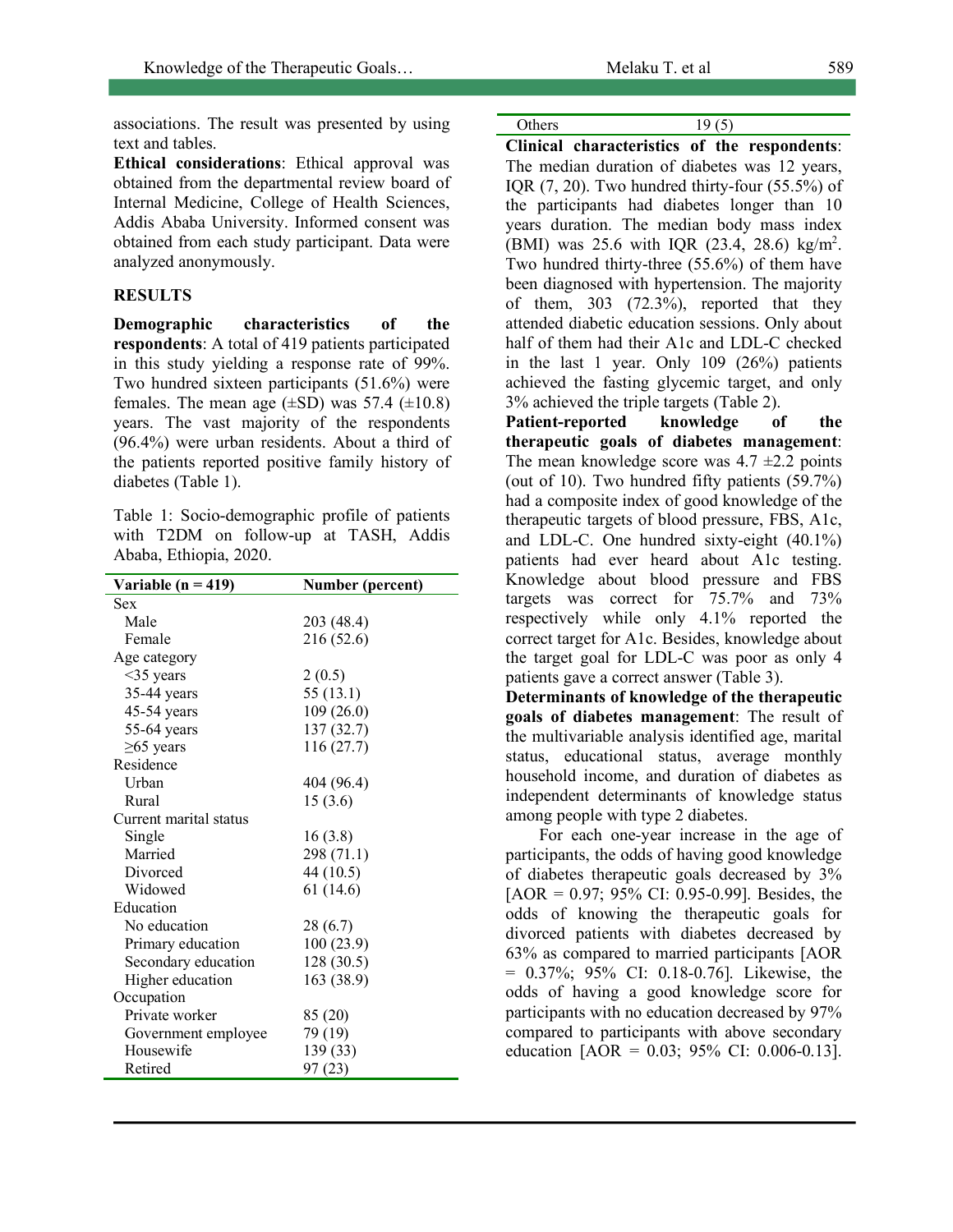|      |  |  | The odds of primary educated participants |                                                                                                      |  | having good knowledge of the rapeutic goals |  |
|------|--|--|-------------------------------------------|------------------------------------------------------------------------------------------------------|--|---------------------------------------------|--|
|      |  |  |                                           | Table 2: Clinical characteristics of patients with T2DM on follow-up at TASH, Addis Ababa, Ethiopia, |  |                                             |  |
| 2020 |  |  |                                           |                                                                                                      |  |                                             |  |

| <b>Variables</b>                                          | Frequency $(\% )$ |  |  |  |  |  |
|-----------------------------------------------------------|-------------------|--|--|--|--|--|
| Attended diabetic education $(n = 419)$                   |                   |  |  |  |  |  |
| Yes                                                       | 303(72.3)         |  |  |  |  |  |
| N <sub>0</sub>                                            | 116(27.7)         |  |  |  |  |  |
| Membership in diabetes association ( $n = 419$ )          |                   |  |  |  |  |  |
| Yes                                                       | 97(23.2)          |  |  |  |  |  |
| N <sub>o</sub>                                            | 322(76.8)         |  |  |  |  |  |
| Own home glucometer $(n = 419)$                           |                   |  |  |  |  |  |
| Yes                                                       | 284 (67.8)        |  |  |  |  |  |
| N <sub>o</sub>                                            | 135(32.2)         |  |  |  |  |  |
| Days glucose was measured per week ( $n = 419$ )          |                   |  |  |  |  |  |
| None at all                                               | 89 (21.2)         |  |  |  |  |  |
| Once or twice                                             | 227(54.1)         |  |  |  |  |  |
| Three times or more                                       | 103(24.6)         |  |  |  |  |  |
| Frequency of LDL-C checked in the last 1 year $(n = 391)$ |                   |  |  |  |  |  |
| None at all                                               | 173(44.1)         |  |  |  |  |  |
| Once                                                      | 101(25.8)         |  |  |  |  |  |
| Twice                                                     | 76 (19.4)         |  |  |  |  |  |
| Three-time or more                                        | 42(10.7)          |  |  |  |  |  |
| BMI $(n = 419)$                                           |                   |  |  |  |  |  |
| Underweight                                               | 5(1.2)            |  |  |  |  |  |
| Normal                                                    | 180(43.0)         |  |  |  |  |  |
| Overweight                                                | 162(38.7)         |  |  |  |  |  |
| Obese                                                     | 72(17.2)          |  |  |  |  |  |
| A1c $(n = 207)$                                           |                   |  |  |  |  |  |
| $\leq 7\%$                                                | 48 (23.2)         |  |  |  |  |  |
| $>7\%$                                                    | 159 (76.8)        |  |  |  |  |  |

Table 3: Patient-reported knowledge of the therapeutic goals and current levels among patients with T2DM on follow-up at TASH, Addis Ababa, Ethiopia, 2020.

| Variable<br>Reports knowing target |        |         | Knows correct target |         | Knows own recent level |         |
|------------------------------------|--------|---------|----------------------|---------|------------------------|---------|
| $(n = 419)$                        | Number | Percent | Number               | Percent | Number                 | Percent |
| BP (SBP or                         | 333    | 79.5    | 317                  | 757     | 303                    | 72.3    |
| DBP)                               |        |         |                      |         |                        |         |
| <b>FBS</b>                         | 324    | 77 3    | 306                  | 73.0    | 336                    | 80.2    |
| Alc                                | 49     | 11.7    | 17                   | 4.1     | 70                     | 16.7    |
| LDL-C                              | 30     | 7.2     |                      | 1.0     | 34                     |         |

decreased by 73% [AOR = 0.27; 95% CI: 0.15- 0.49] as compared to participants with higher education. As income increases by 1000 Ethiopian Birr (ETB), the odds of having good knowledge of therapeutic goals increased by 12% [AOR = 1.12; 95% CI: 1.02-1.23]. Besides, for each one-year increase in the duration of diabetes, the odds of having good knowledge increased by 4% [AOR = 1.04; 95% CI: 1.01- 1.07] (Table 4).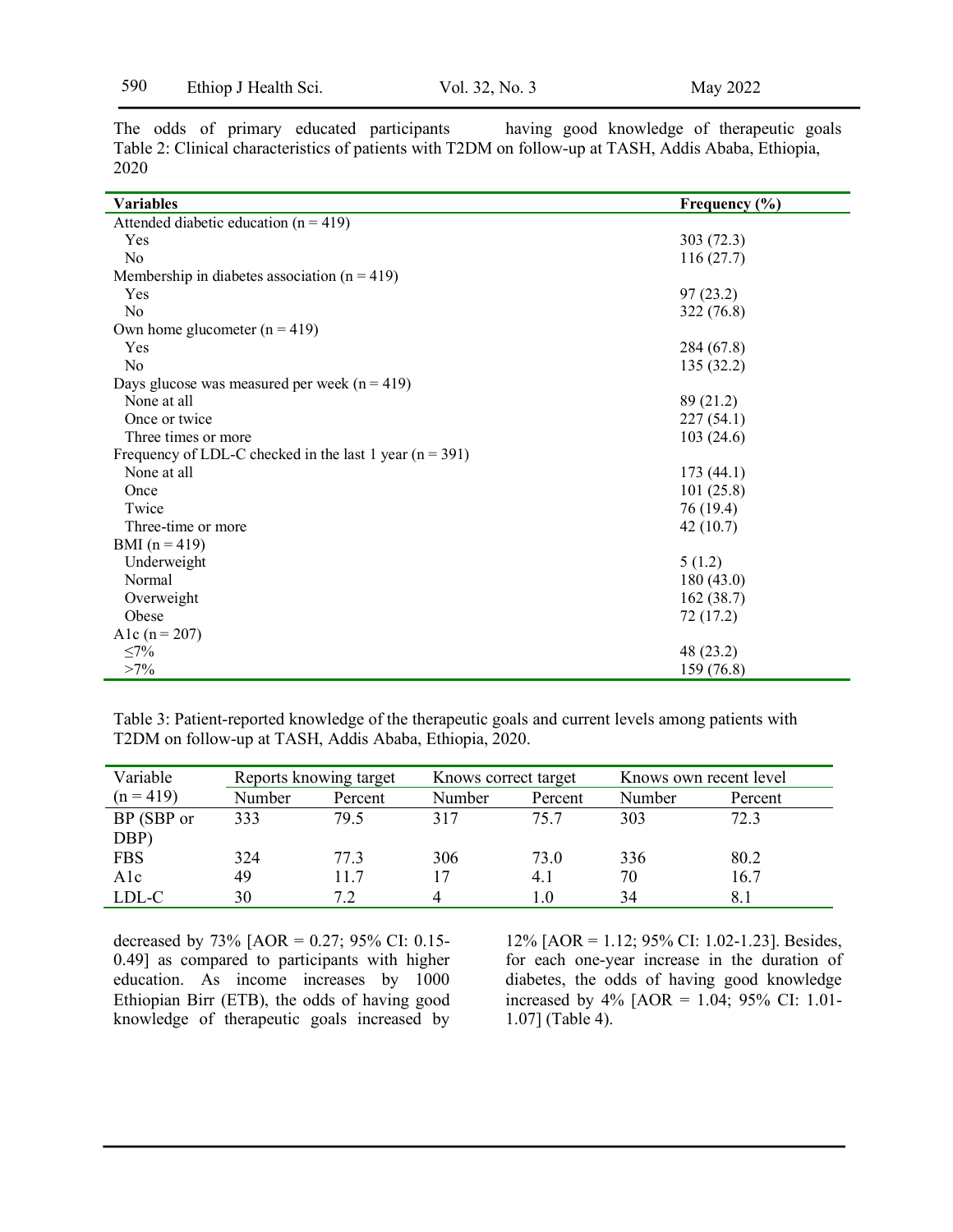Table 4: Bivariable and multivariable binary logistic regression analysis results of factors associated with knowledge status among patients with type 2 diabetes on follow-up at TASH, Addis Ababa, Ethiopia, 2020.

| Good<br>Poor<br>$56.4 \pm 10.4^{\epsilon}$<br>$58.9 \pm 11.4^{\epsilon}$<br>$0.97(0.96 - 0.99)$<br>$0.97(0.95-0.99)*$<br>Age (years)<br>Sex<br>66(39.1)<br>Male<br>137 (54.8)<br>$1.89(1.27-2.81)$<br>$1.19(0.59-2.43)$<br>103(60.9)<br>Female<br>113 (45.2)<br>1<br>1<br>Marital status<br>Single<br>7(2.8)<br>9(5.3)<br>$0.58(0.19-1.76)$<br>$0.40(0.13-1.26)$<br>Married<br>193 (77.2)<br>105(62.1)<br>1<br>1<br>$0.38(0.17-0.86)$<br>$0.37(0.18-0.76)$ *<br>Divorced<br>15(6.0)<br>29(17.2)<br>Widowed<br>35(14.0)<br>26(15.4)<br>$1.37(0.78-2.39)$<br>$1.59(0.80-3.13)$<br>Occupation<br>Private worker<br>61(24.4)<br>24(14.2)<br>$\mathbf{1}$<br>$\mathbf{1}$<br>Government employee<br>$1.25(0.64 - 2.43)$<br>$2.15(0.92 - 4.99)$<br>53 (21.2)<br>26(15.4)<br>Housewife<br>65(26)<br>74 (43.8)<br>$0.43(0.24 - 0.77)$<br>$1.46(0.65-3.12)$<br>Others<br>$1.49(0.66 - 3.39)$<br>71 (28.4)<br>45(26.6)<br>$0.77(0.43 - 1.41)$<br>Education<br>No education<br>$0.02(0.01 - 0.11)$<br>$0.29(0.01-0.13)*$<br>2(0.8)<br>26(15.4)<br>42(16.8)<br>58 (34.3)<br>$0.23(0.13-0.39)$<br>$0.27(0.15-0.49)*$<br>Primary<br>Secondary<br>82 (32.8)<br>46(27.2)<br>$0.56(0.34-0.93)$<br>$0.65(0.37-1.13)$<br>Higher<br>124(49.6)<br>39(23.1)<br>$\mathbf{1}$<br>$\mathbf{1}$<br>Monthly income (ETB)<br>3000 (1600, 5000)<br>1900 (1000,<br>$1.25(1.14-1.37)$<br>$1.12(1.02 - 1.23)*$<br>$3000)^{\frac{1}{2}}$<br>$1.04(1.01-1.07)*$<br>Duration of diabetes (years)<br>$14(8,20)^{*}$<br>$10(5, 18)^{*}$<br>$1.02(0.99-1.05)$<br>Diabetes Education<br>N <sub>o</sub><br>$\mathbf{1}$<br>61(24.4)<br>55 $(32.5)$<br>1<br>$1.49(0.97 - 2.30)$<br>$1.38(0.82 - 2.34)$<br>Yes<br>189 (75.6)<br>114(67.5)<br>Membership in DM<br>association<br>No<br>187 (74.8)<br>135 (79.9)<br>1<br>1<br>34(20.1)<br>$0.75(0.47-1.19)$<br>$1.02(0.58-1.77)$<br>Yes<br>63(25.2)<br>Have glucometer<br>No<br>69 (27.6)<br>135 (79.9)<br>1<br>1<br>$1.68(1.11-2.54)$<br>$0.89(0.50-1.56)$<br>Yes<br>181 (72.4)<br>34(20.1)<br>Glucose measurement<br>40(16)<br>49 $(29.0)$<br>$\mathbf{1}$<br>None<br>1<br>72(28.8)<br>53 (31.4)<br>$1.66(0.96-2.88)$<br>$1.38(0.72 - 2.64)$<br>Once weekly<br>70 (28)<br>$2.68(1.48-4.84)$<br>$1.94(0.94-3.98)$<br>Twice weekly<br>32(18.9)<br>$\geq$ 3 times weekly<br>68 (27.2)<br>35(20.7)<br>$2.38(1.33 - 4.27)$<br>$1.57(0.74-3.31)$<br>Exercise adherence<br>Non-adherent<br>73 (29.2)<br>67(39.7)<br>$\mathbf{1}$<br>1<br>177(70.8)<br>102(60.3)<br>$1.59(1.05-2.40)$<br>$1.19(0.73-1.95)$<br>Adherent<br>* Statistically significant at P-value < 0.05 $\epsilon$ mean +SD $\frac{1}{2}$ median with (O1.03) | <b>Explanatory variable</b> | <b>Composite knowledge score</b> | <b>COR 95% CI</b> | <b>AOR 95% CI</b> |  |
|-----------------------------------------------------------------------------------------------------------------------------------------------------------------------------------------------------------------------------------------------------------------------------------------------------------------------------------------------------------------------------------------------------------------------------------------------------------------------------------------------------------------------------------------------------------------------------------------------------------------------------------------------------------------------------------------------------------------------------------------------------------------------------------------------------------------------------------------------------------------------------------------------------------------------------------------------------------------------------------------------------------------------------------------------------------------------------------------------------------------------------------------------------------------------------------------------------------------------------------------------------------------------------------------------------------------------------------------------------------------------------------------------------------------------------------------------------------------------------------------------------------------------------------------------------------------------------------------------------------------------------------------------------------------------------------------------------------------------------------------------------------------------------------------------------------------------------------------------------------------------------------------------------------------------------------------------------------------------------------------------------------------------------------------------------------------------------------------------------------------------------------------------------------------------------------------------------------------------------------------------------------------------------------------------------------------------------------------------------------------------------------------------------------------------------------------------------------------------------------------------------------------------------------------------------------------------------------------------------------------------------|-----------------------------|----------------------------------|-------------------|-------------------|--|
|                                                                                                                                                                                                                                                                                                                                                                                                                                                                                                                                                                                                                                                                                                                                                                                                                                                                                                                                                                                                                                                                                                                                                                                                                                                                                                                                                                                                                                                                                                                                                                                                                                                                                                                                                                                                                                                                                                                                                                                                                                                                                                                                                                                                                                                                                                                                                                                                                                                                                                                                                                                                                             |                             |                                  |                   |                   |  |
|                                                                                                                                                                                                                                                                                                                                                                                                                                                                                                                                                                                                                                                                                                                                                                                                                                                                                                                                                                                                                                                                                                                                                                                                                                                                                                                                                                                                                                                                                                                                                                                                                                                                                                                                                                                                                                                                                                                                                                                                                                                                                                                                                                                                                                                                                                                                                                                                                                                                                                                                                                                                                             |                             |                                  |                   |                   |  |
|                                                                                                                                                                                                                                                                                                                                                                                                                                                                                                                                                                                                                                                                                                                                                                                                                                                                                                                                                                                                                                                                                                                                                                                                                                                                                                                                                                                                                                                                                                                                                                                                                                                                                                                                                                                                                                                                                                                                                                                                                                                                                                                                                                                                                                                                                                                                                                                                                                                                                                                                                                                                                             |                             |                                  |                   |                   |  |
|                                                                                                                                                                                                                                                                                                                                                                                                                                                                                                                                                                                                                                                                                                                                                                                                                                                                                                                                                                                                                                                                                                                                                                                                                                                                                                                                                                                                                                                                                                                                                                                                                                                                                                                                                                                                                                                                                                                                                                                                                                                                                                                                                                                                                                                                                                                                                                                                                                                                                                                                                                                                                             |                             |                                  |                   |                   |  |
|                                                                                                                                                                                                                                                                                                                                                                                                                                                                                                                                                                                                                                                                                                                                                                                                                                                                                                                                                                                                                                                                                                                                                                                                                                                                                                                                                                                                                                                                                                                                                                                                                                                                                                                                                                                                                                                                                                                                                                                                                                                                                                                                                                                                                                                                                                                                                                                                                                                                                                                                                                                                                             |                             |                                  |                   |                   |  |
|                                                                                                                                                                                                                                                                                                                                                                                                                                                                                                                                                                                                                                                                                                                                                                                                                                                                                                                                                                                                                                                                                                                                                                                                                                                                                                                                                                                                                                                                                                                                                                                                                                                                                                                                                                                                                                                                                                                                                                                                                                                                                                                                                                                                                                                                                                                                                                                                                                                                                                                                                                                                                             |                             |                                  |                   |                   |  |
|                                                                                                                                                                                                                                                                                                                                                                                                                                                                                                                                                                                                                                                                                                                                                                                                                                                                                                                                                                                                                                                                                                                                                                                                                                                                                                                                                                                                                                                                                                                                                                                                                                                                                                                                                                                                                                                                                                                                                                                                                                                                                                                                                                                                                                                                                                                                                                                                                                                                                                                                                                                                                             |                             |                                  |                   |                   |  |
|                                                                                                                                                                                                                                                                                                                                                                                                                                                                                                                                                                                                                                                                                                                                                                                                                                                                                                                                                                                                                                                                                                                                                                                                                                                                                                                                                                                                                                                                                                                                                                                                                                                                                                                                                                                                                                                                                                                                                                                                                                                                                                                                                                                                                                                                                                                                                                                                                                                                                                                                                                                                                             |                             |                                  |                   |                   |  |
|                                                                                                                                                                                                                                                                                                                                                                                                                                                                                                                                                                                                                                                                                                                                                                                                                                                                                                                                                                                                                                                                                                                                                                                                                                                                                                                                                                                                                                                                                                                                                                                                                                                                                                                                                                                                                                                                                                                                                                                                                                                                                                                                                                                                                                                                                                                                                                                                                                                                                                                                                                                                                             |                             |                                  |                   |                   |  |
|                                                                                                                                                                                                                                                                                                                                                                                                                                                                                                                                                                                                                                                                                                                                                                                                                                                                                                                                                                                                                                                                                                                                                                                                                                                                                                                                                                                                                                                                                                                                                                                                                                                                                                                                                                                                                                                                                                                                                                                                                                                                                                                                                                                                                                                                                                                                                                                                                                                                                                                                                                                                                             |                             |                                  |                   |                   |  |
|                                                                                                                                                                                                                                                                                                                                                                                                                                                                                                                                                                                                                                                                                                                                                                                                                                                                                                                                                                                                                                                                                                                                                                                                                                                                                                                                                                                                                                                                                                                                                                                                                                                                                                                                                                                                                                                                                                                                                                                                                                                                                                                                                                                                                                                                                                                                                                                                                                                                                                                                                                                                                             |                             |                                  |                   |                   |  |
|                                                                                                                                                                                                                                                                                                                                                                                                                                                                                                                                                                                                                                                                                                                                                                                                                                                                                                                                                                                                                                                                                                                                                                                                                                                                                                                                                                                                                                                                                                                                                                                                                                                                                                                                                                                                                                                                                                                                                                                                                                                                                                                                                                                                                                                                                                                                                                                                                                                                                                                                                                                                                             |                             |                                  |                   |                   |  |
|                                                                                                                                                                                                                                                                                                                                                                                                                                                                                                                                                                                                                                                                                                                                                                                                                                                                                                                                                                                                                                                                                                                                                                                                                                                                                                                                                                                                                                                                                                                                                                                                                                                                                                                                                                                                                                                                                                                                                                                                                                                                                                                                                                                                                                                                                                                                                                                                                                                                                                                                                                                                                             |                             |                                  |                   |                   |  |
|                                                                                                                                                                                                                                                                                                                                                                                                                                                                                                                                                                                                                                                                                                                                                                                                                                                                                                                                                                                                                                                                                                                                                                                                                                                                                                                                                                                                                                                                                                                                                                                                                                                                                                                                                                                                                                                                                                                                                                                                                                                                                                                                                                                                                                                                                                                                                                                                                                                                                                                                                                                                                             |                             |                                  |                   |                   |  |
|                                                                                                                                                                                                                                                                                                                                                                                                                                                                                                                                                                                                                                                                                                                                                                                                                                                                                                                                                                                                                                                                                                                                                                                                                                                                                                                                                                                                                                                                                                                                                                                                                                                                                                                                                                                                                                                                                                                                                                                                                                                                                                                                                                                                                                                                                                                                                                                                                                                                                                                                                                                                                             |                             |                                  |                   |                   |  |
|                                                                                                                                                                                                                                                                                                                                                                                                                                                                                                                                                                                                                                                                                                                                                                                                                                                                                                                                                                                                                                                                                                                                                                                                                                                                                                                                                                                                                                                                                                                                                                                                                                                                                                                                                                                                                                                                                                                                                                                                                                                                                                                                                                                                                                                                                                                                                                                                                                                                                                                                                                                                                             |                             |                                  |                   |                   |  |
|                                                                                                                                                                                                                                                                                                                                                                                                                                                                                                                                                                                                                                                                                                                                                                                                                                                                                                                                                                                                                                                                                                                                                                                                                                                                                                                                                                                                                                                                                                                                                                                                                                                                                                                                                                                                                                                                                                                                                                                                                                                                                                                                                                                                                                                                                                                                                                                                                                                                                                                                                                                                                             |                             |                                  |                   |                   |  |
|                                                                                                                                                                                                                                                                                                                                                                                                                                                                                                                                                                                                                                                                                                                                                                                                                                                                                                                                                                                                                                                                                                                                                                                                                                                                                                                                                                                                                                                                                                                                                                                                                                                                                                                                                                                                                                                                                                                                                                                                                                                                                                                                                                                                                                                                                                                                                                                                                                                                                                                                                                                                                             |                             |                                  |                   |                   |  |
|                                                                                                                                                                                                                                                                                                                                                                                                                                                                                                                                                                                                                                                                                                                                                                                                                                                                                                                                                                                                                                                                                                                                                                                                                                                                                                                                                                                                                                                                                                                                                                                                                                                                                                                                                                                                                                                                                                                                                                                                                                                                                                                                                                                                                                                                                                                                                                                                                                                                                                                                                                                                                             |                             |                                  |                   |                   |  |
|                                                                                                                                                                                                                                                                                                                                                                                                                                                                                                                                                                                                                                                                                                                                                                                                                                                                                                                                                                                                                                                                                                                                                                                                                                                                                                                                                                                                                                                                                                                                                                                                                                                                                                                                                                                                                                                                                                                                                                                                                                                                                                                                                                                                                                                                                                                                                                                                                                                                                                                                                                                                                             |                             |                                  |                   |                   |  |
|                                                                                                                                                                                                                                                                                                                                                                                                                                                                                                                                                                                                                                                                                                                                                                                                                                                                                                                                                                                                                                                                                                                                                                                                                                                                                                                                                                                                                                                                                                                                                                                                                                                                                                                                                                                                                                                                                                                                                                                                                                                                                                                                                                                                                                                                                                                                                                                                                                                                                                                                                                                                                             |                             |                                  |                   |                   |  |
|                                                                                                                                                                                                                                                                                                                                                                                                                                                                                                                                                                                                                                                                                                                                                                                                                                                                                                                                                                                                                                                                                                                                                                                                                                                                                                                                                                                                                                                                                                                                                                                                                                                                                                                                                                                                                                                                                                                                                                                                                                                                                                                                                                                                                                                                                                                                                                                                                                                                                                                                                                                                                             |                             |                                  |                   |                   |  |
|                                                                                                                                                                                                                                                                                                                                                                                                                                                                                                                                                                                                                                                                                                                                                                                                                                                                                                                                                                                                                                                                                                                                                                                                                                                                                                                                                                                                                                                                                                                                                                                                                                                                                                                                                                                                                                                                                                                                                                                                                                                                                                                                                                                                                                                                                                                                                                                                                                                                                                                                                                                                                             |                             |                                  |                   |                   |  |
|                                                                                                                                                                                                                                                                                                                                                                                                                                                                                                                                                                                                                                                                                                                                                                                                                                                                                                                                                                                                                                                                                                                                                                                                                                                                                                                                                                                                                                                                                                                                                                                                                                                                                                                                                                                                                                                                                                                                                                                                                                                                                                                                                                                                                                                                                                                                                                                                                                                                                                                                                                                                                             |                             |                                  |                   |                   |  |
|                                                                                                                                                                                                                                                                                                                                                                                                                                                                                                                                                                                                                                                                                                                                                                                                                                                                                                                                                                                                                                                                                                                                                                                                                                                                                                                                                                                                                                                                                                                                                                                                                                                                                                                                                                                                                                                                                                                                                                                                                                                                                                                                                                                                                                                                                                                                                                                                                                                                                                                                                                                                                             |                             |                                  |                   |                   |  |
|                                                                                                                                                                                                                                                                                                                                                                                                                                                                                                                                                                                                                                                                                                                                                                                                                                                                                                                                                                                                                                                                                                                                                                                                                                                                                                                                                                                                                                                                                                                                                                                                                                                                                                                                                                                                                                                                                                                                                                                                                                                                                                                                                                                                                                                                                                                                                                                                                                                                                                                                                                                                                             |                             |                                  |                   |                   |  |
|                                                                                                                                                                                                                                                                                                                                                                                                                                                                                                                                                                                                                                                                                                                                                                                                                                                                                                                                                                                                                                                                                                                                                                                                                                                                                                                                                                                                                                                                                                                                                                                                                                                                                                                                                                                                                                                                                                                                                                                                                                                                                                                                                                                                                                                                                                                                                                                                                                                                                                                                                                                                                             |                             |                                  |                   |                   |  |
|                                                                                                                                                                                                                                                                                                                                                                                                                                                                                                                                                                                                                                                                                                                                                                                                                                                                                                                                                                                                                                                                                                                                                                                                                                                                                                                                                                                                                                                                                                                                                                                                                                                                                                                                                                                                                                                                                                                                                                                                                                                                                                                                                                                                                                                                                                                                                                                                                                                                                                                                                                                                                             |                             |                                  |                   |                   |  |
|                                                                                                                                                                                                                                                                                                                                                                                                                                                                                                                                                                                                                                                                                                                                                                                                                                                                                                                                                                                                                                                                                                                                                                                                                                                                                                                                                                                                                                                                                                                                                                                                                                                                                                                                                                                                                                                                                                                                                                                                                                                                                                                                                                                                                                                                                                                                                                                                                                                                                                                                                                                                                             |                             |                                  |                   |                   |  |
|                                                                                                                                                                                                                                                                                                                                                                                                                                                                                                                                                                                                                                                                                                                                                                                                                                                                                                                                                                                                                                                                                                                                                                                                                                                                                                                                                                                                                                                                                                                                                                                                                                                                                                                                                                                                                                                                                                                                                                                                                                                                                                                                                                                                                                                                                                                                                                                                                                                                                                                                                                                                                             |                             |                                  |                   |                   |  |
|                                                                                                                                                                                                                                                                                                                                                                                                                                                                                                                                                                                                                                                                                                                                                                                                                                                                                                                                                                                                                                                                                                                                                                                                                                                                                                                                                                                                                                                                                                                                                                                                                                                                                                                                                                                                                                                                                                                                                                                                                                                                                                                                                                                                                                                                                                                                                                                                                                                                                                                                                                                                                             |                             |                                  |                   |                   |  |
|                                                                                                                                                                                                                                                                                                                                                                                                                                                                                                                                                                                                                                                                                                                                                                                                                                                                                                                                                                                                                                                                                                                                                                                                                                                                                                                                                                                                                                                                                                                                                                                                                                                                                                                                                                                                                                                                                                                                                                                                                                                                                                                                                                                                                                                                                                                                                                                                                                                                                                                                                                                                                             |                             |                                  |                   |                   |  |
|                                                                                                                                                                                                                                                                                                                                                                                                                                                                                                                                                                                                                                                                                                                                                                                                                                                                                                                                                                                                                                                                                                                                                                                                                                                                                                                                                                                                                                                                                                                                                                                                                                                                                                                                                                                                                                                                                                                                                                                                                                                                                                                                                                                                                                                                                                                                                                                                                                                                                                                                                                                                                             |                             |                                  |                   |                   |  |
|                                                                                                                                                                                                                                                                                                                                                                                                                                                                                                                                                                                                                                                                                                                                                                                                                                                                                                                                                                                                                                                                                                                                                                                                                                                                                                                                                                                                                                                                                                                                                                                                                                                                                                                                                                                                                                                                                                                                                                                                                                                                                                                                                                                                                                                                                                                                                                                                                                                                                                                                                                                                                             |                             |                                  |                   |                   |  |
|                                                                                                                                                                                                                                                                                                                                                                                                                                                                                                                                                                                                                                                                                                                                                                                                                                                                                                                                                                                                                                                                                                                                                                                                                                                                                                                                                                                                                                                                                                                                                                                                                                                                                                                                                                                                                                                                                                                                                                                                                                                                                                                                                                                                                                                                                                                                                                                                                                                                                                                                                                                                                             |                             |                                  |                   |                   |  |
|                                                                                                                                                                                                                                                                                                                                                                                                                                                                                                                                                                                                                                                                                                                                                                                                                                                                                                                                                                                                                                                                                                                                                                                                                                                                                                                                                                                                                                                                                                                                                                                                                                                                                                                                                                                                                                                                                                                                                                                                                                                                                                                                                                                                                                                                                                                                                                                                                                                                                                                                                                                                                             |                             |                                  |                   |                   |  |
|                                                                                                                                                                                                                                                                                                                                                                                                                                                                                                                                                                                                                                                                                                                                                                                                                                                                                                                                                                                                                                                                                                                                                                                                                                                                                                                                                                                                                                                                                                                                                                                                                                                                                                                                                                                                                                                                                                                                                                                                                                                                                                                                                                                                                                                                                                                                                                                                                                                                                                                                                                                                                             |                             |                                  |                   |                   |  |
|                                                                                                                                                                                                                                                                                                                                                                                                                                                                                                                                                                                                                                                                                                                                                                                                                                                                                                                                                                                                                                                                                                                                                                                                                                                                                                                                                                                                                                                                                                                                                                                                                                                                                                                                                                                                                                                                                                                                                                                                                                                                                                                                                                                                                                                                                                                                                                                                                                                                                                                                                                                                                             |                             |                                  |                   |                   |  |
|                                                                                                                                                                                                                                                                                                                                                                                                                                                                                                                                                                                                                                                                                                                                                                                                                                                                                                                                                                                                                                                                                                                                                                                                                                                                                                                                                                                                                                                                                                                                                                                                                                                                                                                                                                                                                                                                                                                                                                                                                                                                                                                                                                                                                                                                                                                                                                                                                                                                                                                                                                                                                             |                             |                                  |                   |                   |  |
|                                                                                                                                                                                                                                                                                                                                                                                                                                                                                                                                                                                                                                                                                                                                                                                                                                                                                                                                                                                                                                                                                                                                                                                                                                                                                                                                                                                                                                                                                                                                                                                                                                                                                                                                                                                                                                                                                                                                                                                                                                                                                                                                                                                                                                                                                                                                                                                                                                                                                                                                                                                                                             |                             |                                  |                   |                   |  |

\* Statistically significant at P-value  $\leq 0.05$ ,  $\epsilon$  mean  $\pm$ SD,  $\frac{1}{2}$  median with (Q1, Q3)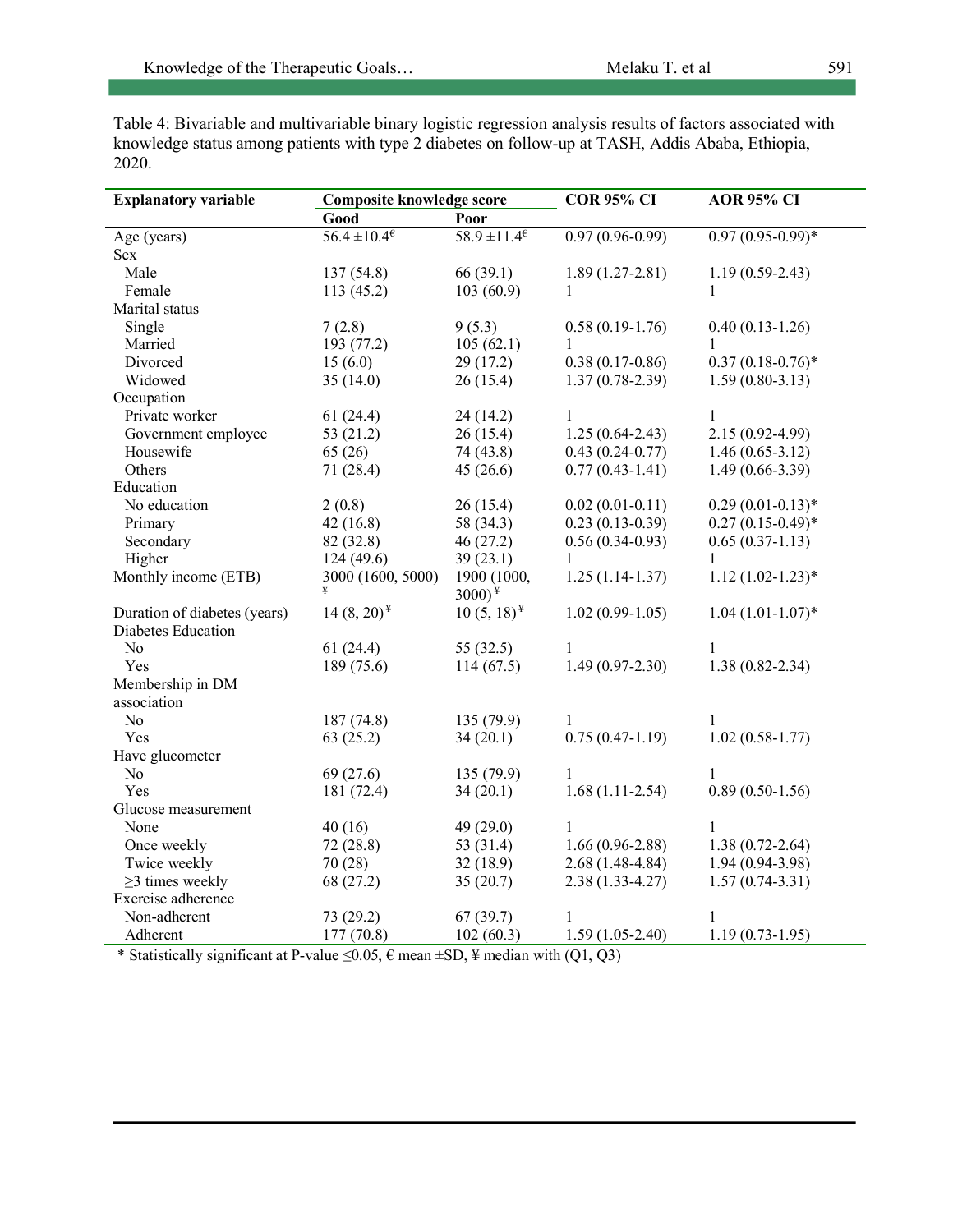## **DISCUSSION**

This was the first comprehensive assessment of the knowledge of the three therapeutic goals of diabetes care and its determinant factors amongst type 2 diabetes patients in Ethiopia. It showed that the proportion of patients with a good composite knowledge score was 59.7% with a mean knowledge score of  $4.7 \pm 2.2$  points (out of 10).

The patient population analyzed was representative of the patients with diabetes following at TASH. The mean age, sex, duration of diabetes, educational status, and place of residence in prior studies conducted in the TASH diabetes clinic was similar (13,14). The fasting glycemic control level in this study was also similar to a recent survey looking at the achievement of diabetes treatment goals in TASH (16). However, the percentage of patients taking insulin and practice of weekly blood glucose measurements was higher in this study, probably due to the higher likelihood of clinic visits by patients taking insulin than those on oral drugs who were being managed virtually during the beginning of the COVID-19 pandemic.

On the other hand, knowledge of fasting glycemia targets was better than in a previous study in TASH (15). The percentage of patients knowing their FBS target was also higher than that reported by an institution-based crosssectional survey done in Dessie, Ethiopia (17). The differences in educational level and urban residency could contribute to this significant disparity in the knowledge of the FBS target.

Lipid profile measurement and statin use were higher than in previous studies in TASH and Jimma (15,18). Likewise, HbA1c determination is becoming an increasingly utilized tool for glycemic monitoring compared to previous studies in TASH (15,19). This is an encouraging finding indicating successful efforts of care providers availing such laboratory services in public health institutions to improve diabetes care.

Overall, patients' knowledge of BP and FBS targets and their recent levels were far better than that for A1c and LDL-C. These are much in line with those reported by a study conducted in South Carolina and China where the knowledge of the A1c and LDL-C goals was reported by less than one-third of patients while the rest majority were unknowing of their therapy targets (20–22). The higher familiarity of the respondents with BP and FBS targets and their recent values could be attributed to the fact that these measurements are commonly performed at each clinic visit compared to A1c and LDL-C tests which are less frequently determined. The higher cost and less availability of A1c and LDL-C testing could also contribute to a very low understanding of these tests while automated BP cuffs and glucometers are more accessible.

The multivariable analysis of this study identified five factors as independent determinants of knowledge of therapeutic goals among patients with type 2 diabetes. Good knowledge was found in younger patients, higher educational status, and married individuals. Likewise, increasing monthly household income and a longer duration of diabetes are statistically associated with good knowledge.

The relationship between increasing age and low educational level with poor knowledge was in agreement with studies from China (21,23), Kuwait (24), and Saudia Arabia (25). Age was found to be negatively correlated with diabetes knowledge in these studies. Older patients scored lower in diabetes knowledge. It could be due to increased cognitive impairment and memory loss with increasing age. Besides, patients with higher education tend to have better access to sources of knowledge about diabetes care with fewer barriers to communicating with diabetes educators.

Similar to our study, other researchers have reported better knowledge with a longer duration of diabetes but not with income and marital status (25–28). However, these studies used different instruments that assessed general knowledge about diabetes, not specific to the therapeutic goals. The possible explanation is that patients with a longer duration of diabetes tend to obtain a significant amount of diabetesrelated knowledge over the years.

Attending diabetes education sessions, being a member of the diabetes association, and having a positive family history of diabetes were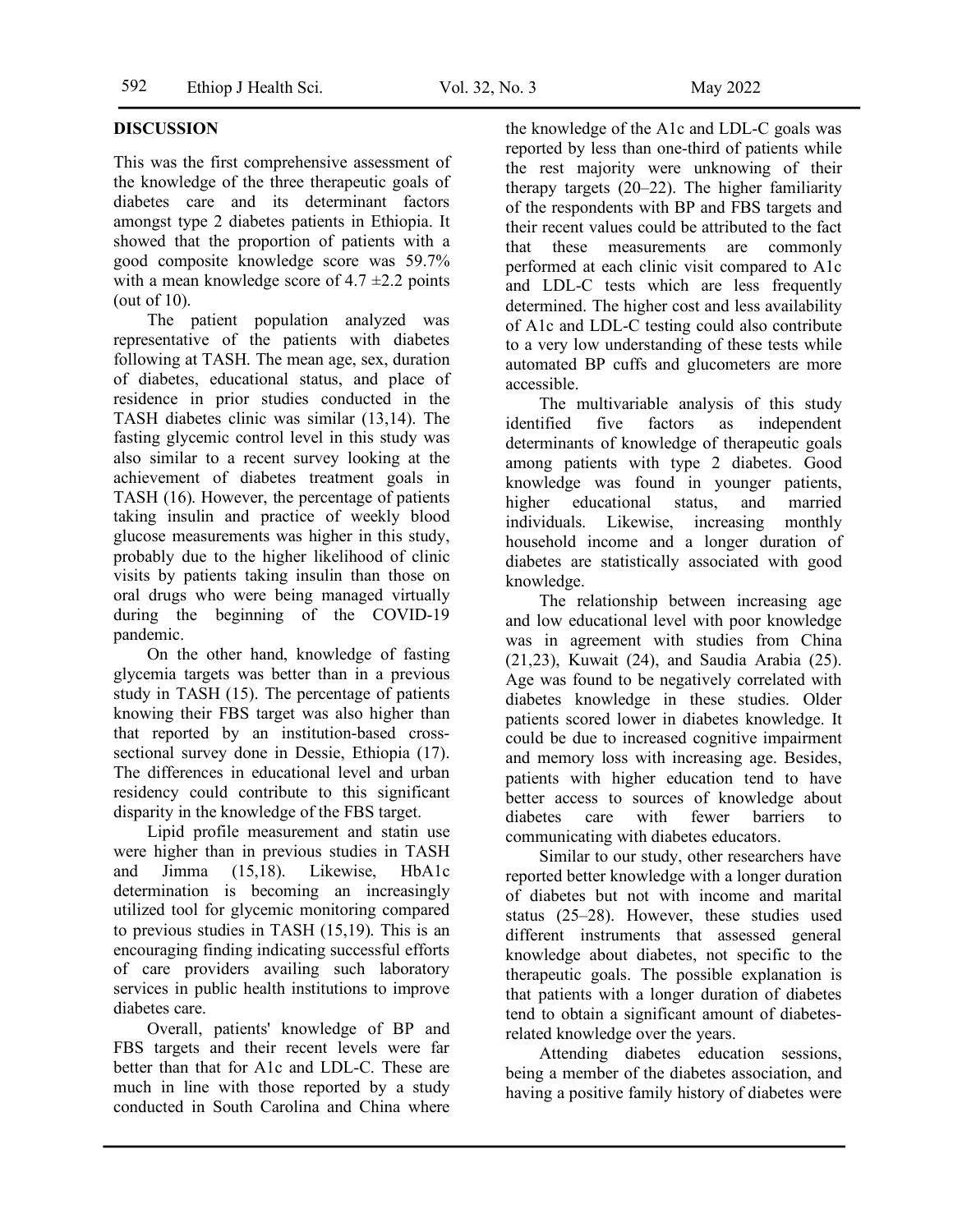not associated with good knowledge of the therapeutic goals of diabetes in this study. In western studies, however, these factors were associated with overall diabetes knowledge status (29–32). Attending diabetes education has also been shown to be positively associated with good diabetes-related knowledge in Ethiopia (28,29). Lack of informing patients clearly about their goals of care during diabetes education sessions could be a possible reason but it needs further assessment.

In comparison to several previous studies done in Ethiopia that evaluated different aspects of diabetes-related knowledge and self-care activities (14,17,33,35), this study confirmed a relevant knowledge deficit among patients with type 2 diabetes about the most relevant, proximate triple markers of diabetes management, namely blood glucose, blood pressure, and blood lipids.

The main limitations of the study are the predominance of participants with higher education from urban areas that may overestimate the knowledge status, the low health literacy level often making understanding A1c and LDL-C difficult, and being a singlecentered study.

In conclusion, the majority of participants reported knowing their BP and FBS targets while only a minority of patients understood their A1c and LDL-C values and goals. Overall, the composite knowledge status about the triple therapeutic goals of diabetes care among patients with type 2 diabetes was suboptimal. Age, educational status, marital status, household income, and duration of diabetes were identified as independent determinants of knowledge status. The findings of this study may help to improve diabetes education by targeting the knowledge of the therapeutic goals as achieving goals of diabetes care is difficult without patients knowing these specific targets.

## **ACKNOWLEDGMENT**

The assistance provided by Sr. Tsion Shibru is greatly appreciated.

## **REFERENCES**

- 1. International Diabetes Federation. IDF Diabetes Atlas, 9th ed. Brussels, Belgium: *International Diabetes Federation,* 2019. Available from: www.diabetesatlas.org
- 2. Gebreyes YF, Goshu DY, Geletew TK, Argefa TG, Zemedu TG, Lemu KA, et al. Prevalence of high blood pressure, hyperglycemia, dyslipidemia, metabolic syndrome and their determinants in Ethiopia: Evidences from the National NCDs STEPS Survey, 2015. *PLoS ONE*. 2018;13(5);e0194819. Available from: https://dx.plos.org/10.1371/journal.pone.019 4819
- 3. Tesfaye B, Alebel A, Gebrie A, Zegeye A, Tesema Leshargie C, Ferede A, et al. Diabetes Mellitus and Its Association with Hypertension in Ethiopia: A Systematic Review and Meta-Analysis. *Diabetes Research and Clinical Practice.* 2019. 156 p.
- 4. Disclosures: Standards of Medical Care in Diabetes-2020. *Diabetes Care*. 2020: 20;43(Supplement 1): S205–6. Available from: http://care.diabetesjournals.org/lookup/doi/1

0.2337/dc20-Sdis

- 5. Glycemic targets: Standards of medical care in diabetes-2020. *Diabetes Care*. 2020: 20;43(Supplement 1): S66–76. Available from: http://care.diabetesjournals.org/lookup/doi/1 0.2337/dc20-S006
- 6. Goh CC, Koh KH, Goh SCP, Koh YLE, Tan NC. Achieving triple treatment goals in multi-ethnic Asian patients with type 2 diabetes mellitus in primary care. *Malaysian Fam Physician.* 2018;13(2):10–8.
- 7. Ali MK, Bullard KM, Saaddine JB, Cowie CC, Imperatore G, Gregg EW. Achievement of Goals in U.S. Diabetes Care, 1999–2010. *N Engl J Med*. 2013;368(17):1613–24. Available from: http://www.nejm.org/doi/10.1056/NEJMsa1 213829
- 8. Ji L, Hu D, Pan C, Weng J, Huo Y, Ma C, et al. Primacy of the 3B Approach to Control Risk Factors for Cardiovascular Disease in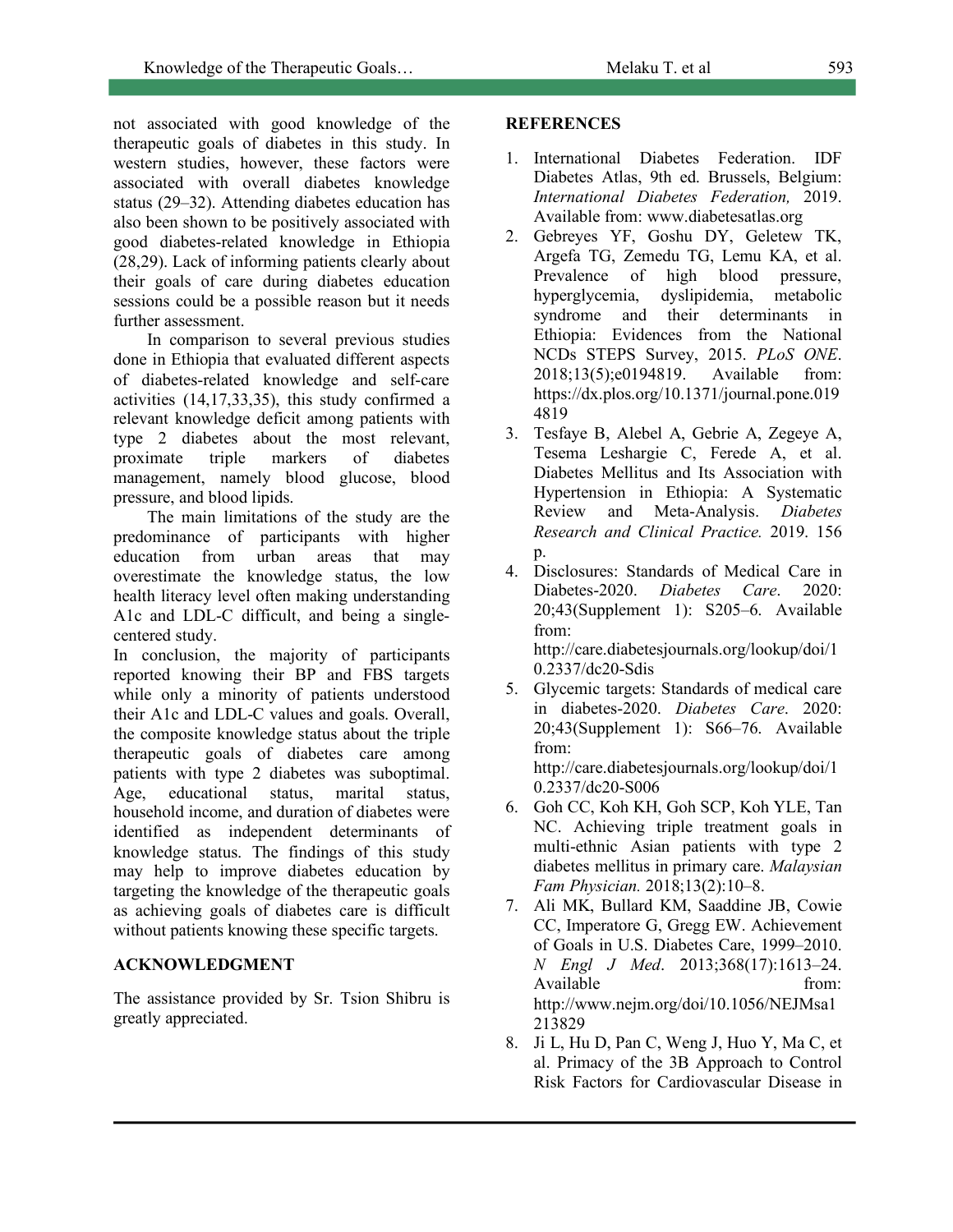Type 2 Diabetes Patients. A*m J Med*. 2013;126(10):925.e11-925.e22. Available from:

https://linkinghub.elsevier.com/retrieve/pii/S 0002934313003550

- 9. Fitzpatrick SL, Golden SH, Stewart K, Sutherland J, De Gross S, Brown T, et al. Effect of DECIDE (Decisionmaking Education for Choices in Diabetes Everyday) program delivery modalities on clinical and behavioral outcomes in urban African Americans with type 2 diabetes: A randomized trial. *Diabetes Care*. 2016;39(12):2149–57. Available from: http://care.diabetesjournals.org/lookup/doi/1 0.2337/dc16-0941
- 10. PADMALATHA BERIKAI, PETER M. MEYER, BARBARA SAVOY, KEL, LY KOZIK LF. Gain in Patients ' Knowledge of Diabetes. *Diabetes Care.* 2007;30(6):18–20.
- 11. Casagrande SS, Burrows NR, Geiss LS, Bainbridge KE, Fradkin JE, Cowie CC. Diabetes knowledge and its relationship with achieving treatment recommendations in a national sample of people with type 2 diabetes. *Diabetes Care*. 2012;35(7):1556– 65. Available from: http://care.diabetesjournals.org/cgi/doi/10.23 37/dc11-1943
- 12. World Health Organization. WHO STEPS Instrument for Chronic Disease. 2009;12. Available from: www.who.int/chp/steps
- 13. James PA, Oparil S, Carter BL, Cushman WC, Dennison-Himmelfarb C, Handler J, et al. 2014 Evidence-Based Guideline for the Management of High Blood Pressure in Adults. *JAMA*. 2014;311(5):507. Available from:

http://jama.jamanetwork.com/article.aspx?d oi=10.1001/jama.2013.284427

14. Bonger Z, Shiferaw S, Tariku EZ. Adherence to diabetic self-care practices and its associated factors among patients with type 2 diabetes in Addis Ababa, Ethiopia. *Patient Prefer Adherence*. 2018;12:963–70. Available from: https://www.dovepress.com/adherence-todiabetic-self-care-practices-and-itsassociated-factors-a-peer-reviewed-article-PPA

- 15. Yohannes T, Adamu A, Tedla K, Wondimu A. Magnitude of glycemic control and its associated factors among patients with type 2 diabetes at Tikur Anbessa Specialized Hospital, Addis Ababa, Ethiopia. *PLoS ONE*. 2015;13(3):e0193442.
- 16. Helen Yifter, Ahmed Reja, Abdurezak Ahmed, K.M. Venkat Narayan WA. ACHIEVEMENT OF DIABETES CARE GOALS AT TIKUR ANBESSA SPECIALIZED HOSPITAL, ADDIS ABABA, ETHIOPIA. *Ethiop Med J*. 2020;58(2):125-130. Available from: https://emjema.org/index.php/EMJ/article/vi ew/1702
- 17. Aklilu T, Hiko D, Mohammed MA, Dekema NH. Diabetic Patients' Knowledge of Their Disease, Therapeutic Goals, and Selfmanagement: Association With Goal Attainment at Dessie Referral Hospital, Ethiopia. *Ther Innov Regul Sci*. 2014;48(5):583–91. Available from: http://link.springer.com/10.1177/216847901 4524960
- 18. Melaku T, Solomon Y, Chelkeba L. Statin Utilization Patterns among Type 2 Diabetes Mellitus Patients with High Cardiovascular Disease Risks in Ethiopia. *J Pharm Care.* 2018;6(3-4):44–51.
- 19. Demoz GT, Gebremariam A, Yifter H, Alebachew M, Niriayo YL, Gebreslassie G, et al. Predictors of poor glycemic control among patients with type 2 diabetes on follow-up care at a tertiary healthcare setting in Ethiopia. *BMC Res Notes*. 2019;12(1):207. Available from: https://doi.org/10.1186/s13104-019-4248-6
- 20. Whitley HP, Fermo JD, Ragucci K, Chumney EC. Assessment of patient knowledge of diabetic goals, self-reported medication adherence, and goal attainment. *Pharm Pract*. 2006;4(4):183–90.
- 21. Yang S, Kong W, Hsue C, Fish AF, Chen Y, Guo X, et al. Knowledge of A1c predicts diabetes self-management and A1c level among Chinese patients with type 2 diabetes. Pietropaolo M, editor. *PLoS One*. 2016;11(3):e0150753. Available from: https://dx.plos.org/10.1371/journal.pone.015 0753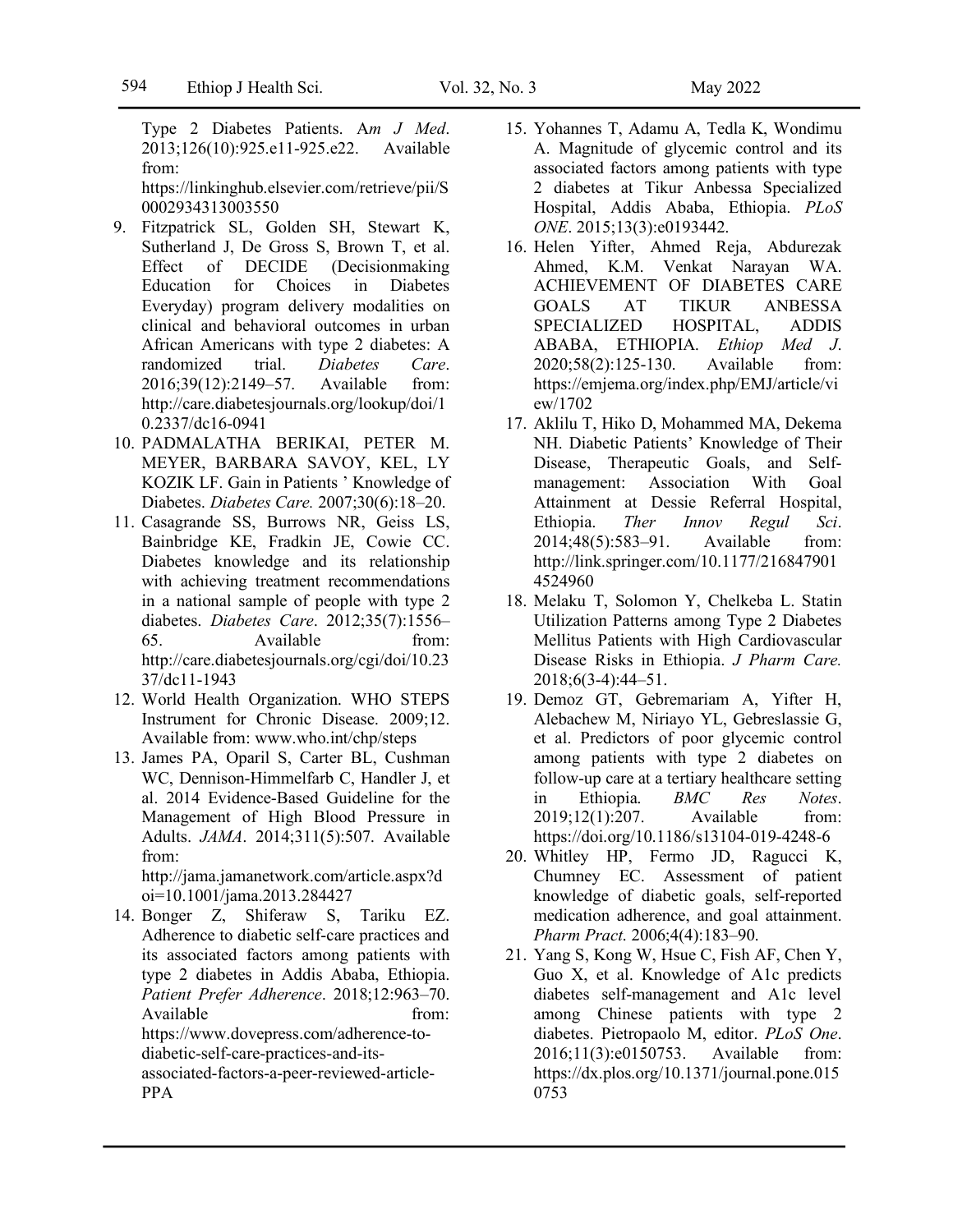- 22. Awad A, Dalle H, Enlund H. Diabetic Patients' Knowledge of Therapeutic Goals in Kuwait. *Med Princ Pract.* 2011;20(2):118-23
- 23. He X, Wharrad HJ. Diabetes knowledge and glycemic control among Chinese people with type 2 diabetes. *International Nursing Review*. 2007;54(3):280–7. Available from: https://onlinelibrary.wiley.com/doi/10.1111/ j.1466-7657.2007.00570.x
- 24. Awad A, Dalle H, Enlund H. Diabetic patients' knowledge of therapeutic goals in Kuwait. *Med Princ Pract*. 2011;20(2):118– 23. Available from: https://www.karger.com/Article/FullText/32 1198
- 25. Zowgar AM, Siddiqui MI, Alattas KM. Level of diabetes knowledge among adult patients with diabetes using diabetes knowledge test. *Saudi Med J*. 2018;39(2):161–8. Available from: https://www.smj.org.sa/index.php/smj/articl e/view/smj.2017.2.21343
- 26. Mufunda E, Wikby K, Björn A, Hjelm K. Level and determinants of diabetes knowledge in patients with diabetes in Zimbabwe: a cross-sectional study. *Pan Afr Med J*. 2012;13(78). Available from: http://www.ncbi.nlm.nih.gov/pubmed/23396 799
- 27. Fenwick EK, Xie J, Rees G, Finger RP, Lamoureux EL. Factors associated with knowledge of diabetes in patients with type 2 diabetes using the diabetes knowledge test validated with Rasch analysis. Khamseh ME, editor. *PLoS One*. 2013;8(12):e80593. Available from: https://dx.plos.org/10.1371/journal.pone.008 0593
- 28. Poulimeneas D, Grammatikopoulou MG, Bougioukli V, Iosifidou P, Vasiloglou MF, Gerama M-A, et al. Diabetes knowledge among Greek Type 2 Diabetes Mellitus patients. *Endocrinol y Nutr*. 2016;63(7):320–6. Available from: http://dx.doi.org/10.1016/j.endonu.2016.04. 008
- 29. Persell SD, Keating NL, Landrum MB, Landon BE, Ayanian JZ, Borbas C, et al.

Relationship of diabetes-specific knowledge to self-management activities, ambulatory preventive care, and metabolic outcomes. *Prev Med*. 2004;39(4):746–52. Available from:

https://linkinghub.elsevier.com/retrieve/pii/S 0091743504001264

- 30. Adam KD, Wendel CS, Solvas PA, Hoffman RM, Duckworth WC, Murata GH, et al. Factors affecting diabetes knowledge in Type 2 diabetic veterans. *Diabetologia*. 2003;46(8):1170–8. Available from: http://link.springer.com/10.1007/s00125- 003-1161-1
- 31. McPherson ML, Smith SW, Powers A, Zuckerman IH. Association between diabetes patients' knowledge about medications and their blood glucose control. *Res Soc Adm Pharm*. 2008;4(1):37–45. Available from: https://linkinghub.elsevier.com/retrieve/pii/S 1551741107000034
- 32. Al-Qazaz HK, Sulaiman SA, Hassali MA, Shafie AA, Sundram S, Al-Nuri R, et al. Diabetes knowledge, medication adherence and glycemic control among patients with type 2 diabetes. *Int J Clin Pharm*. 2011;33(6):1028–35. Available from: http://link.springer.com/10.1007/s11096- 011-9582-2
- 33. Mariye T, Tasew H, Teklay G, Gerensea H, Daba W. Magnitude of diabetes self-care practice and associated factors among type two adult diabetic patients following at public Hospitals in central zone, Tigray Region, Ethiopia, 2017. *BMC Res Notes*. 2018;11(1):380. Available from: https://bmcresnotes.biomedcentral.com/artic les/10.1186/s13104-018-3489-0
- 34. Kassahun T, Gesesew H, Mwanri L, Eshetie T. Diabetes-related knowledge, self-care behaviors and adherence to medications among diabetic patients in Southwest Ethiopia: a cross-sectional survey. *BMC Endocr Disord*. 2016;16(1):28. Available from:

http://bmcendocrdisord.biomedcentral.com/a rticles/10.1186/s12902-016-0114-x